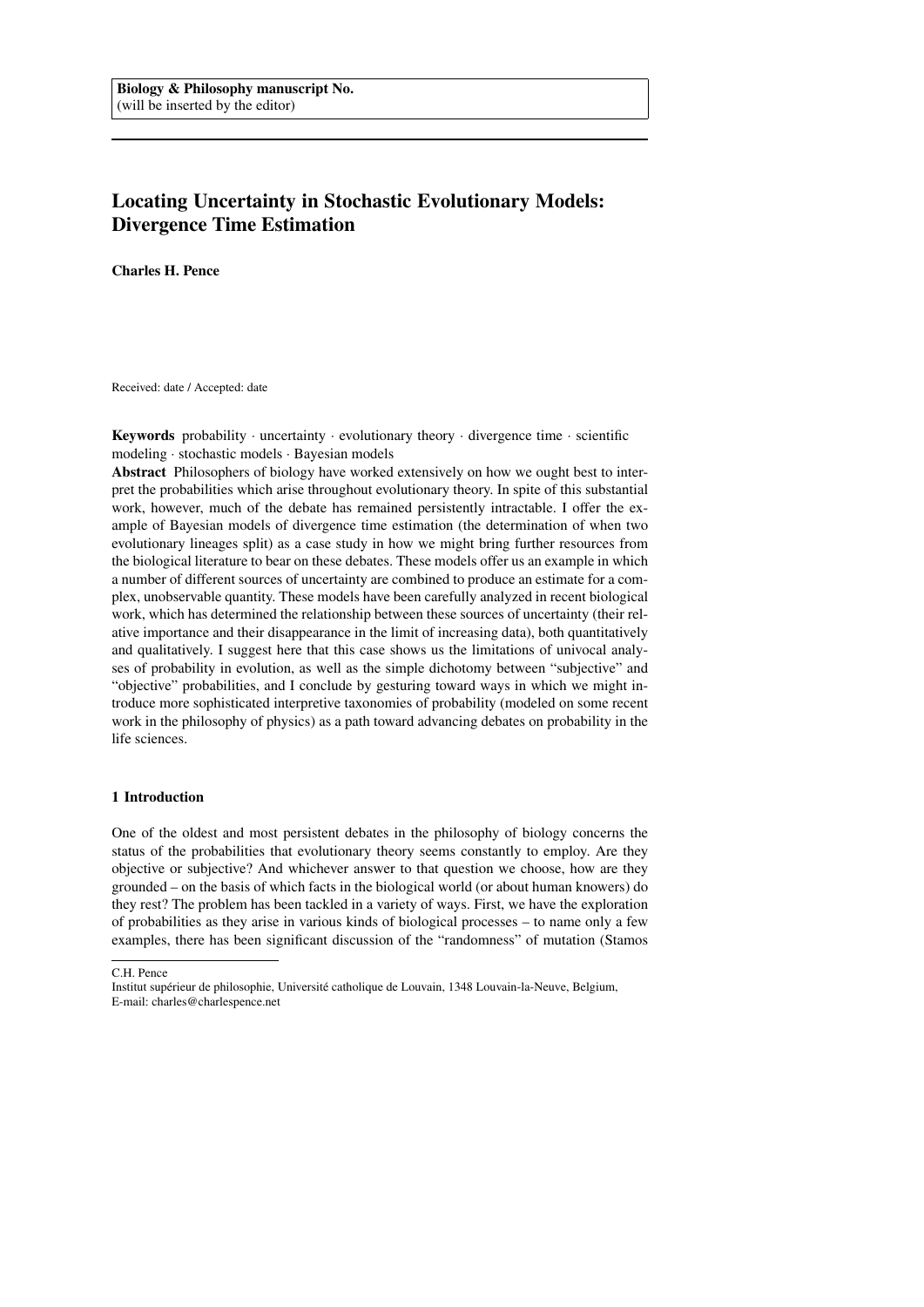2001; Merlin 2010, 2016), of the influence (or lack thereof) of probabilistic causation in the processes of natural selection and genetic drift (Matthen and Ariew 2002; Millstein 2006; Brandon and Ramsey 2007; Millstein 2016; Walsh et al 2017), the nature of "historicity" or path-dependence in biological systems (Beatty and Desjardins 2009; Desjardins 2011, 2016), and the way in which factors external to an evolving system, such as the environment, should be considered (Brandon 1990; Abrams 2009; Lenormand et al 2009).

Another literature has attempted to apply the extensive discussion of the interpretation of probability in general philosophy of science to evolution in particular (Millstein 2011; Drouet and Merlin 2013). Several articles have turned to recent work on "mechanistic" interpretations of probability (to use Marshall Abrams's apt phrase) as a tool for understanding biological probabilities in a way which is neither classically subjective (i.e., not an ignorance interpretation deriving only from our lack of detailed understanding of biological systems) nor classically objective (in the sense, for example, of "brute" probabilities arising from quantum mechanics). This work has shown some real promise, for instance, when applied to the cases of fitness and genetic drift (Abrams 2012b,a; Strevens 2016), detailing analyses of micro-causal structure that could produce the observed patterns of probabilistic causation that systems experiencing selection and drift exhibit. (We will return to these interpretations in section 4.)

One feature of this body of work, however, is troubling. While obtaining the correct interpretation of these probabilities is doubtless an important enterprise, it is often a distinct challenge to find cases where the biological literature makes genuine contact with the question of interpretations of probability in evolution. In the absence of this interaction, philosophers are often "on our own" in pursuing questions of chance and evolution. To take just one example, the debate over the interpretation of the probabilities at work in natural selection, genetic drift, and fitness – often called the "causalist vs. statisticalist" debate – has tended to be cashed out with highly abstracted examples from roulette wheels (Strevens 2016) or coin tosses (Walsh 2007). Only occasionally has an author argued for a position's superiority from biological examples (e.g., Ariew and Lewontin 2004; Millstein 2008), and the correct reading of these examples tends to be hotly disputed (Otsuka 2016).

We would be well served, then, by a search for case studies in which biological practice gives us a window into the source and status of evolutionary probabilities, and it is precisely my aim in this paper to explore such a case. When we examine the ways in which biologists estimate the divergence times of lineages (a major endeavor in the last decade of biological research), we see that we can, in fact, clearly distinguish the impact of probabilities which are the result of our ignorance of contemporary sequence data from those that are the result of our (ineliminable) ignorance about the deep evolutionary past. My hope here, then, is twofold. First, this case shows us a way in which we can precisely analyze the source and status of biological probabilities in a real-world example with empirical relevance. And second, I am cautiously optimistic that the general approach which I pursue here, which draws lessons for our understanding of biological probability directly from biological models, offers a way in which we might build a pluralistic and empirically informed method for understanding the role of probability in evolutionary biology.

I will begin by introducing the basic idea of divergence time estimation, describing the history of increasing sophistication in these models. I then lay out the results concerning the sources of uncertainty in our data that can be derived from one set of these models.<sup>1</sup> Next,

<sup>1</sup> I thank a reviewer for noting that the mere use of the term 'uncertainty' here, which I have imported from the biological literature in an effort to avoid confusion with these sources, carries a strong philosophical implication that these probabilities are merely subjective; I will argue against this interpretation in what follows.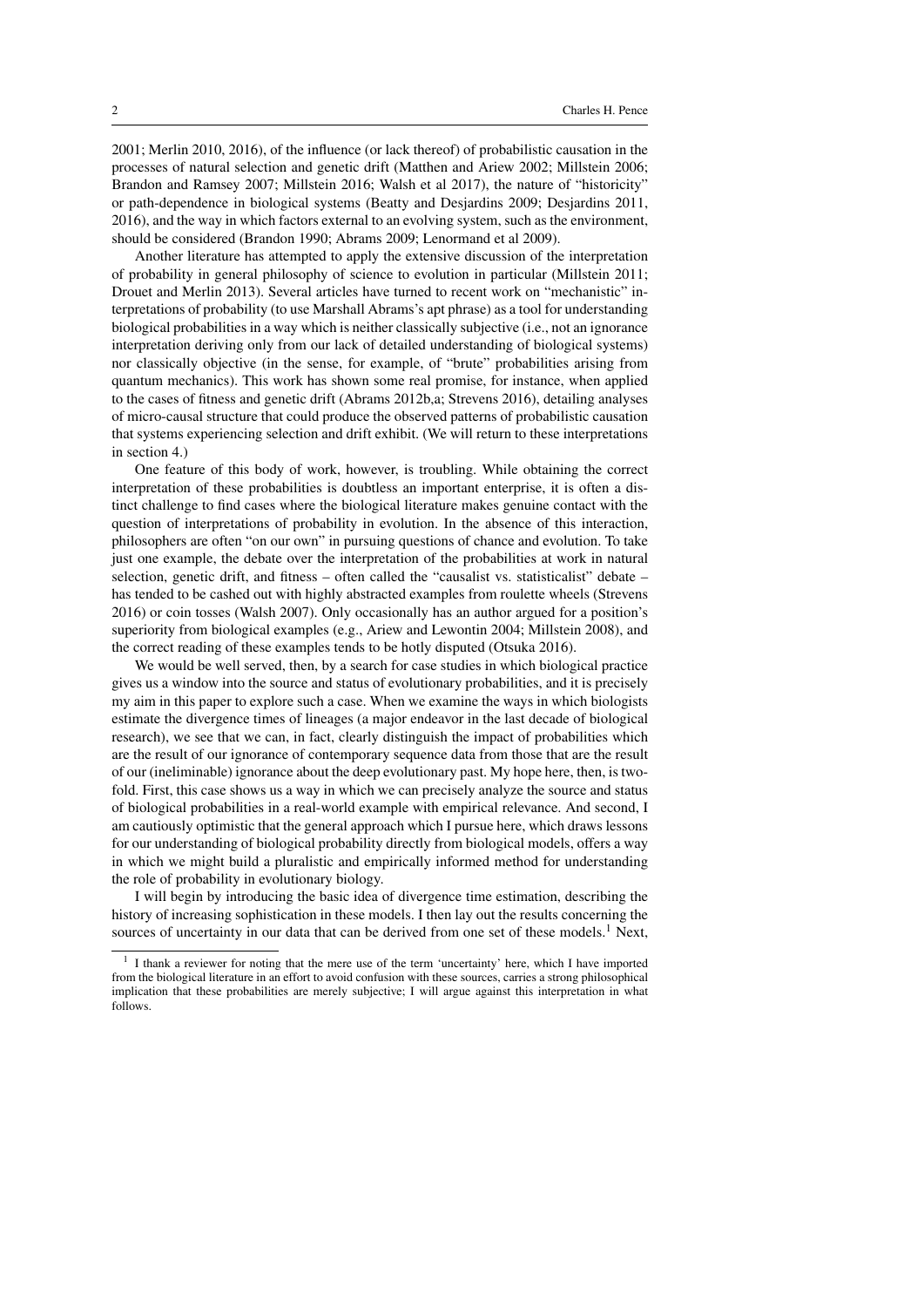

Fig. 1 A basic phylogenetic tree for humans and their closest relatives, with arbitrary branch-lengths.

I turn to the lessons on interpretation that we might draw from the probabilities attached to their results, and I conclude with some thoughts on the analysis of probabilities in biology more generally.

### 2 Building Models of Divergence Time Estimation

Imagine that we are interested in the evolutionary relationship between humans and our closest relatives. On the basis of speculation and some morphological data, we might well infer a basic tree structure like that found in figure 1. But this tree is significantly underspecified. In particular, we would like to obtain data that can confirm the vertical *distance* between the nodes (ensuring that our branches are in fact correct, e.g., that chimpanzees really are more closely related to humans than are gorillas), and we would like to know the *times* at which those divergences took place (e.g., whether humans diverged from chimpanzees much more recently than their common ancestor did from gorillas).

There are two primary sources of data to which we can appeal in this case. First, we have fossil specimens. The difficulty of dating phylogenetic trees using sporadic fossil data is not to be underestimated.<sup>2</sup> The dating of the fossils themselves can be difficult, and the dates ascribed to multiple instances of fossils from the same clade need to be combined to offer a best estimate for the time of the clade's appearance. Each fossil's date, in turn, bears at least some error due to the inherently imperfect nature of the fossil record and dating methods, and there is an active debate over whether and how to take account of estimates of this error.

Importantly, it arises from different sources on either side of a hypothesized branching event. For the minimum age of a clade, we have simply the inherent error in determining the age of a particular rock formation and the fossils which it contains. For the maximum age of a clade, on the other hand, we add to this first source of error the likelihood that the

<sup>2</sup> For a host of further details, as well as worked-out examples for a number of clades, the interested reader can consult Benton et al (2009).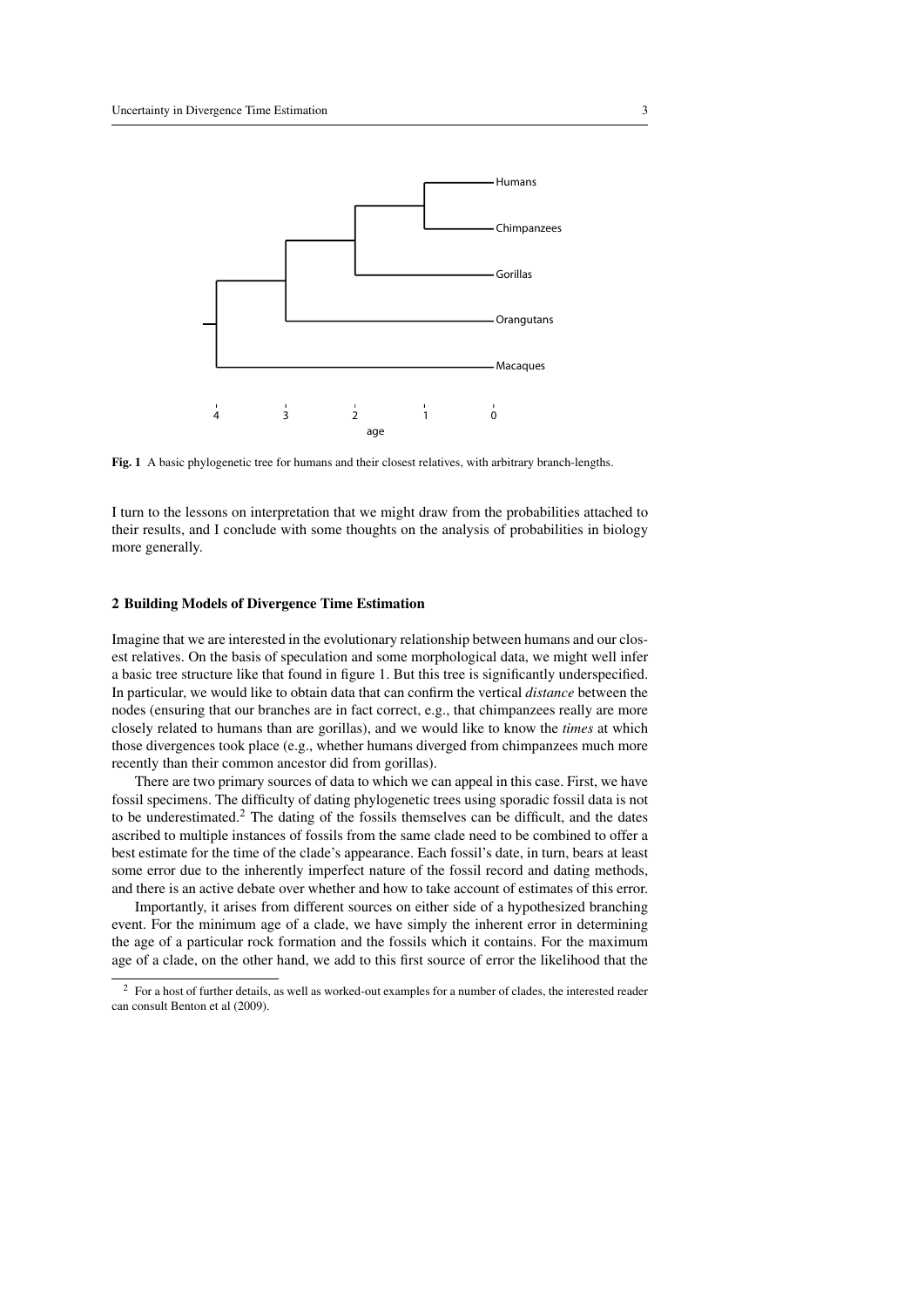branching event was in fact earlier than the appearance of the earliest fossil at issue – as it is vanishingly improbable that any one particular fossil was the first representative of its clade. As Benton et al (2009, p. 40) put it, this results in "relatively secure 'hard' minimum constraints on a particular branching point, and a soft maximum constraint." This asymmetry makes epistemic sense. If we see a fossil at a given date, this can let us confidently assert a minimum date for the clade at issue (there is no way that the clade could have appeared *after* one of its members had lived!). But there simply is no fossil evidence which *could* speak to the maximum age of the clade. Our fossil evidence for the clade's existence slowly becomes less common as we move backwards in time, and ultimately disappears. We are forced, then, to use probability densities for these maximum ages, estimated from models of fossil preservation, for instance.

What we are left with, in the end, are bounds which tend to be very imprecise. For example, our best current data indicates that the divergence of the Hominidae (the clade including orangutans, gorillas, chimpanzees, and humans, i.e., the divergence at the point labeled '3' in figure 1) may be constrained by fossil evidence alone to somewhere between 33.7 and 11.2 million years ago (Benton et al 2009, p. 48), and the human-chimpanzee divergence between 10 and 5.7 million years ago (Benton et al 2009, p. 46).

The second source of data that we use to calibrate these trees comes from the genetic sequences of the extant organisms from the tips of each of the tree's branches. These sequences should allow us to determine how "far apart" these organisms are. In turn, because we can plausibly infer that the farther apart two organisms are, the more time it should have taken for evolution to produce the apparent divergence, these sequences should be able to inform our estimation of divergence times. In order to make this vague notion more precise, however, we need to make clear these vague notions of distance, and control for the obvious interfering effect of natural selection in driving evolutionary outcomes.

Here enters the concept of the molecular clock. The fundamental idea, as originally proposed by Zuckerkandl and Pauling (1965), rests on the observation that, if mutations in areas of the genome that are not under active selection accumulate at a roughly constant rate over time, the genetic distance between organisms at such loci should offer us a rough measure of the time since they diverged from their last common ancestor. Many of the models for the molecular clock which have been proposed have, in turn, relied on a significant number of assumptions, which I lack the space to explore in detail here – suffice it to say that it remains a topic of open debate whether we can in fact make sense of a "molecular clock" at all (for a review of the argument, see Schwartz and Maresca 2006).

While these general critiques will not be my focus, one of the problems inherent to any understanding of the molecular clock will be important for us going forward. Consider how we might represent divergence as a simple, dynamical equation in this context. We hypothesize that there has been a split between two lineages at some unknown time in the past, and each of these lineages, then, has continued on diverging until the present, resulting in them becoming some distance apart from one another (the sense in which we should interpret this distance will be made more precise in a moment). We can thus say that the distance of divergence = 2  $\times$  the divergence rate  $\times$  the elapsed time since divergence.<sup>3</sup> The issue, then, is this: divergence time only appears in any dynamical model like this when multiplied by the rate of change. We cannot ever observe it directly – only its effects in terms of distance between extant organisms, accumulated at some also-unknown rate of change.<sup>4</sup>

<sup>3</sup> The constant factor of two, here, indicates that *both* lineages have continued to diverge since the original branching event.

<sup>4</sup> And, as already discussed, its traces in the fossil record, though we are not considering those at the moment. We will return to the question of combining fossil and molecular data shortly.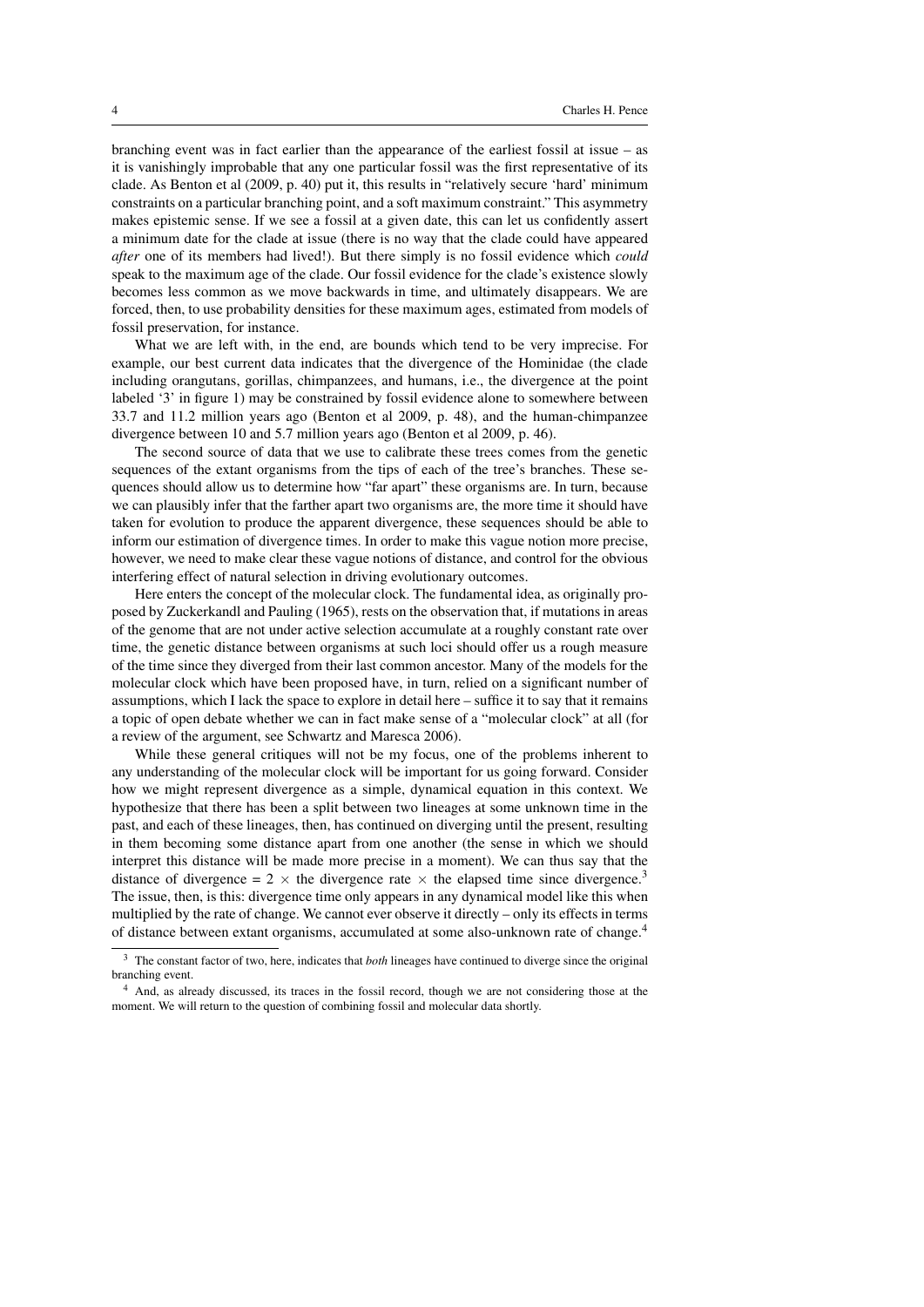The rate and the time, then, are what is known as *nonidentifiable* – it is impossible to obtain precise values for rate and time, even in the presence of an infinite number of observations of distances.

How, then, are these distances and rates to be defined and understood? The distance, here, is taken to be the true number of substitutions that brought us from the original point of divergence to one or the other of the extant organisms that we are now able to sequence. The rate, in turn, is the speed at which these substitutions took place over evolutionary time. How quickly, that is, will portions of the sequence of an organism tend to change in the absence of any particular selective pressure?

The challenge here lies in accurately estimating the rate of divergence. The first element of a model for the rate is a substitution model – a model for the manner in which genetic substitutions will accumulate in a particular sequence, in the absence of selection. There is a massive diversity in these models, dating back a number of decades – far more than I could enumerate in a brief discussion here (see, e.g., Felsenstein 2004, ch. 13). The simplest such model, which dates to Jukes and Cantor (1969), assumes that all base pairs within a sequence hold an equal probability of substitution to any other base pair, at any time. There are a variety of ways to make this model more complex. To take just two examples, we might permit the rate of substitution to vary according to the type of substitution, accounting for the biochemical fact that transitions (when a locus moves from A to G or from C to T) occur significantly more often than transversions (all other types of substitution; see Hasegawa et al 1985). At the cost of even more complexity, we might allow the parameters of the substitution model to vary based on the particular locus considered (Halpern and Bruno 1998; Yang and Rannala 2006).

A complete model for the rate, however, can be even more complex than a simple single substitution model, because it may be the case that the substitution model itself varies across time and across the tree of life. A number of models have attempted to work with a "relaxed clock" (Drummond et al 2006; Lepage et al 2007), on which the clock rate is permitted to vary with time or by clade. Data from a variety of lineages suggests that the rate of the molecular clock is itself a parameter which is under the control of evolution (Gillespie 1984, 1991), and lineage-specific molecular clock rates have been modeled in a variety of different ways (Rannala and Yang 2007). The possibility that these rates are correlated between neighboring clades has also been evaluated, without a clear result (for two opposing perspectives, see Lepage et al 2007; Linder et al 2011).

As already noted, however, because rates and times are confounded in expressions for distance, we will require probabilistic models for estimating the true value of the divergence time. In the last two decades, work has centered on Bayesian models for divergence time estimation (Nascimento et al 2017). Our best resource to minimize the impact of confounding involves, then, the combination of all three of the major resources we have discussed so far – fossil data, current genetic distances, and models of the molecular clock – to produce an overall model for estimating divergence times. In particular, if we use a Bayesian model for the inference of divergence times, we need to be able to set our prior probabilities on the various possible values for divergence time. It is here that the fossil data can enter, providing values for our priors which should permit the inference of divergence times with significantly higher quality.

Methods for setting these priors have seen impressive improvement in recent years. Early models simply took the fossil dates to provide priors with zero uncertainty – the oldest extant fossil known *just is* our best prior for the age of the given node (Thorne and Kishino 2002). As discussed above with regard to fossil calibration, however, this significantly misrepresents the quality and nature of the fossil evidence, conflating the "hard" estimate of a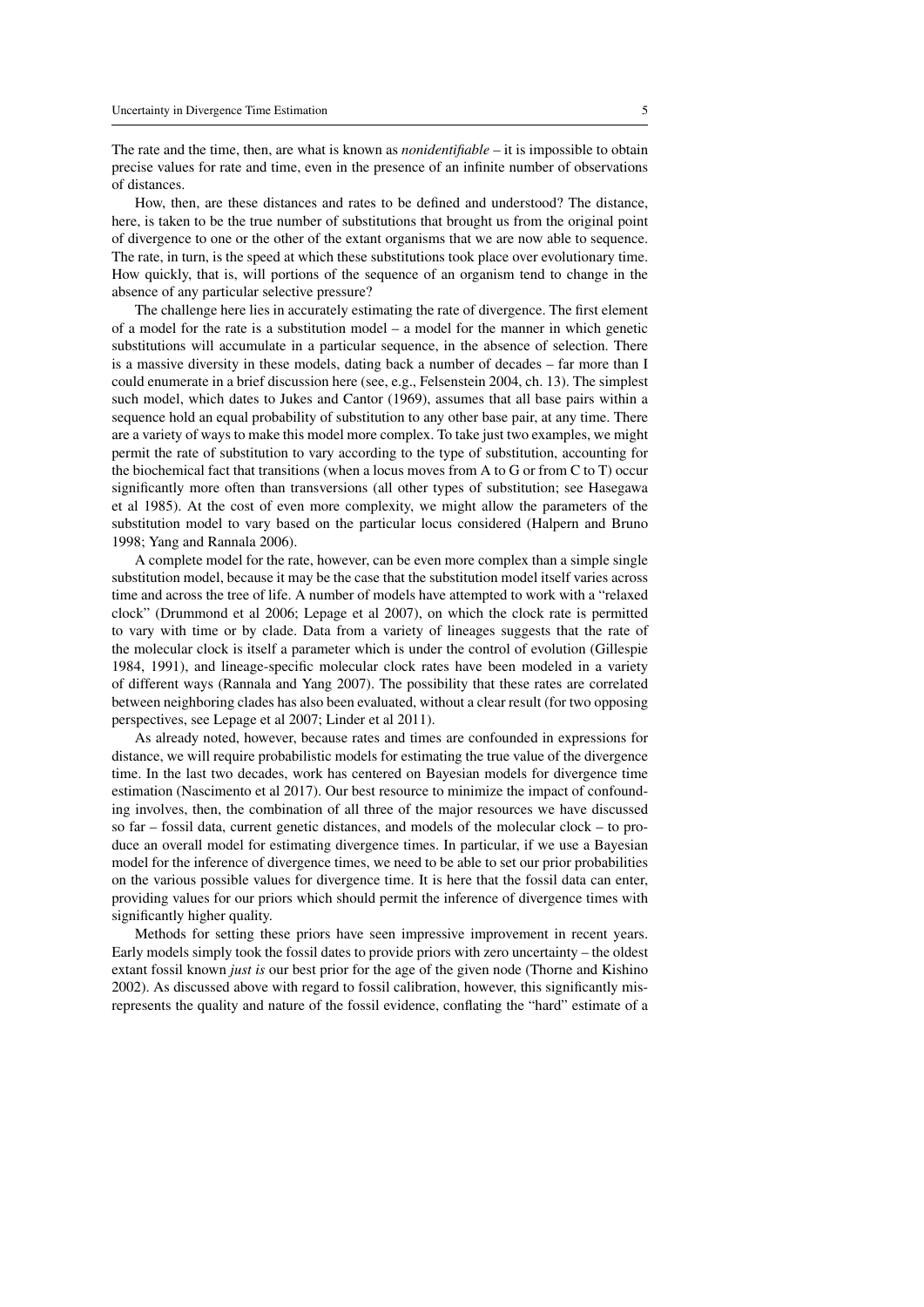

Fig. 2 A phylogenetic tree for humans and their closest relatives, with accurate branch-lengths. The values of and 95% confidence intervals for each node, from most recent to oldest, are:  $8.06 > t_1 = 7.05 > 5.79$ ;  $10.2 > t_2 = 8.89 > 7.31$ ;  $19.7 > t_3 = 17.2 > 14.1$ ;  $34.7 > t_4 = 30.3 > 24.9$ . Data from dos Reis and Yang (2013, p. 38, table 5).

minimum age with a singular estimate of clade appearance. From a technical perspective, as well, the absence of uncertainties in these priors significantly affects the quality of the divergence times estimated. A next generation of models, then, took the fossil record to provide hard bounds on node ages – either only a hard minimum bound on the age of a node (Sanderson 1997), or both minimum and maximum bounds on the age of a node (Thorne et al 1998) – outside of which we set the probability of finding the true divergence to zero.

More sophisticated models, in turn, have investigated using "soft bounds" (priors with non-zero probabilities outside the fossil calibration range) as a way to better account for fossil uncertainty, both with a per-locus-varying molecular clock (Yang and Rannala 2006) and a per-lineage varying molecular clock (Rannala and Yang 2007). In particular, these priors allow us to account for the fact, also discussed above, that maximum ages for a clade have at least some chance to be larger (or *far* larger) than any of the fossils which we have currently discovered. (The result of applying the per-locus-varying model of the rate from Yang and Rannala (2006), along with fossil priors from Benton et al (2009), to the primate phylogenetic tree in figure 1 is provided in figure 2.)

Recent work has endeavored to integrate even more information into these estimates, as there is no in-principle reason not to move beyond the twin sources of fossil and sequence data. Wilkinson et al (2011), for example, use extant data about clade diversity to add information to our model about the likely process of fossil deposition and recovery within each lineage. Ronquist et al (2012), most ambitiously, construct what they call a "total-evidence" model, integrating genetic sequences, coded morphological data, and fossil evidence to produce divergence-time estimates.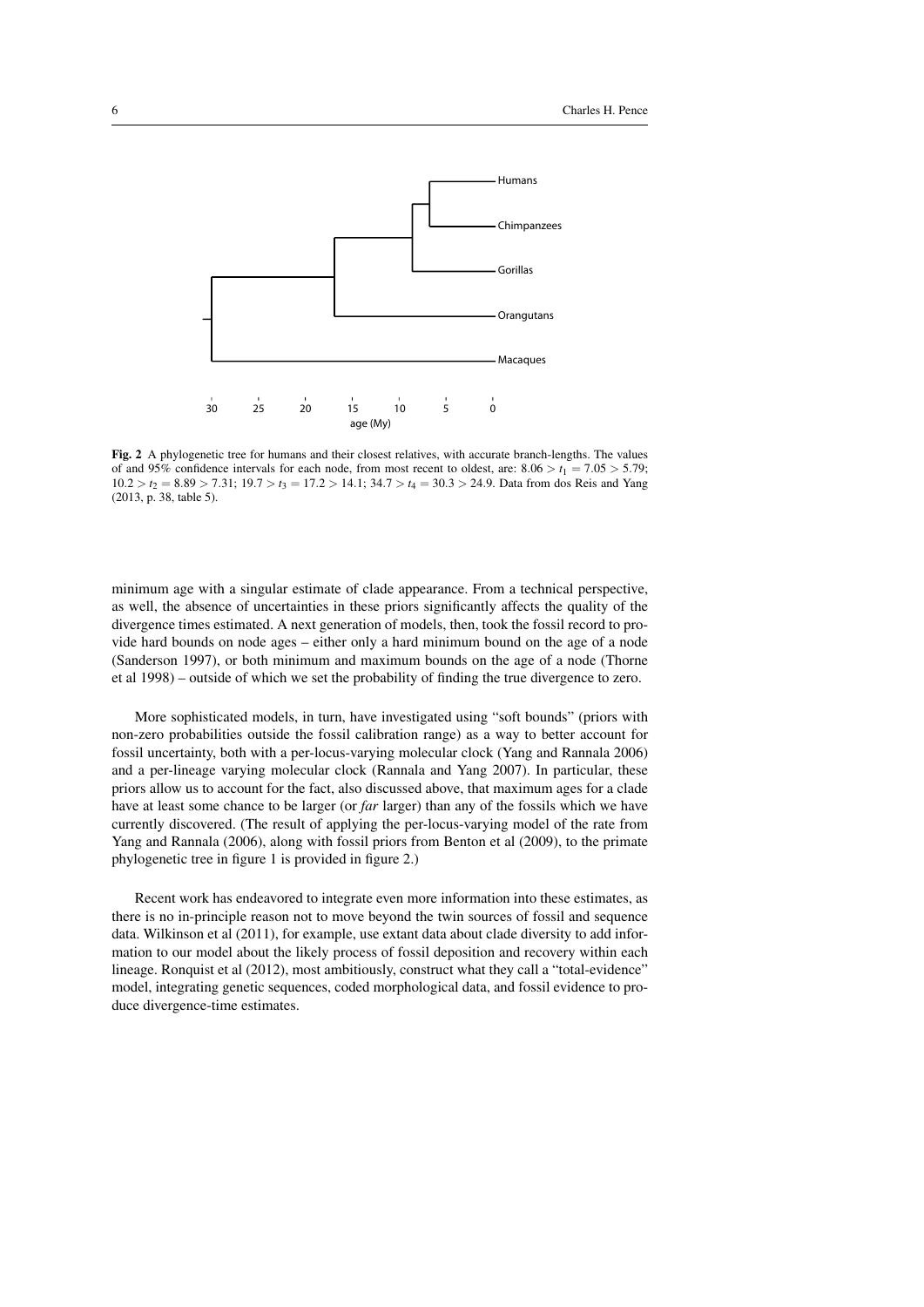

Fig. 3 Graph of the prior probability and the posterior probability distributions for both time  $t$  and rate  $r$ , given an increasing number *n* of sites. Lines for  $n = 1000$  and  $n = \infty$  are almost identical. For the details of derivation, which are not important to the point here, see dos Reis and Yang (2013, fig. 4), appears courtesy John Wiley and Sons.

## 3 Understanding Uncertainty

As can be readily seen from the brief history presented above, one of the main drivers of increasing complexity in models of divergence time estimation has been a persistent desire to understand the *uncertainty* in fossil calibrations, clock rates, and resultant divergence times. In a scathing critique entitled "Reading the Entrails of Chickens," Graur and Martin "conclude that all divergence estimates discussed here are without merit" (2004, p. 85), offering a list of thirteen references, each of which fails to establish its conclusions, they argue, "mainly through the conversion of statistical estimates (which by definition possess standard errors, ranges and confidence intervals) into errorless numbers" (p. 80). Their paper concludes by advising the reader: "whenever you see a time estimate in the evolutionary literature, demand uncertainty!" (Graur and Martin 2004, p. 85).

At the very least, there is clearly an opening here for philosophical analysis. We have, as we often do, a process of biological inference which results in estimates for a quantity with significant errors attached. Further, we have a wide variety of sources of uncertainty that drive this need for probabilistic modeling, each of which have been approached by biologists in a variety of different ways, across an active and highly theoretically self-reflective literature. Let's now turn to some results due to Yang, Rannala, and dos Reis, which allow us to not just qualitatively investigate some of these sources of uncertainty, but quantify them, along with their interrelationships.

If we want to more carefully analyze the probabilities at issue here, one fruitful first question to ask would be the following: how much of the uncertainty in our resultant estimations of divergence times is the result of our ignorance of contemporary sequence data, and how much is the result of the fossil calibrations? The first paper to extensively consider this question was Yang and Rannala (2006), who derived that, even in the presence of infinite sequence data, the uncertainty in divergence times does *not* fall to zero, as any error in fossil calibration remains impossible to eradicate. While this paper uses a molecular clock that varies only per-locus, they followed up a year later with a per-lineage-varying clock (Rannala and Yang 2007), and obtained roughly the same infinite-sites results.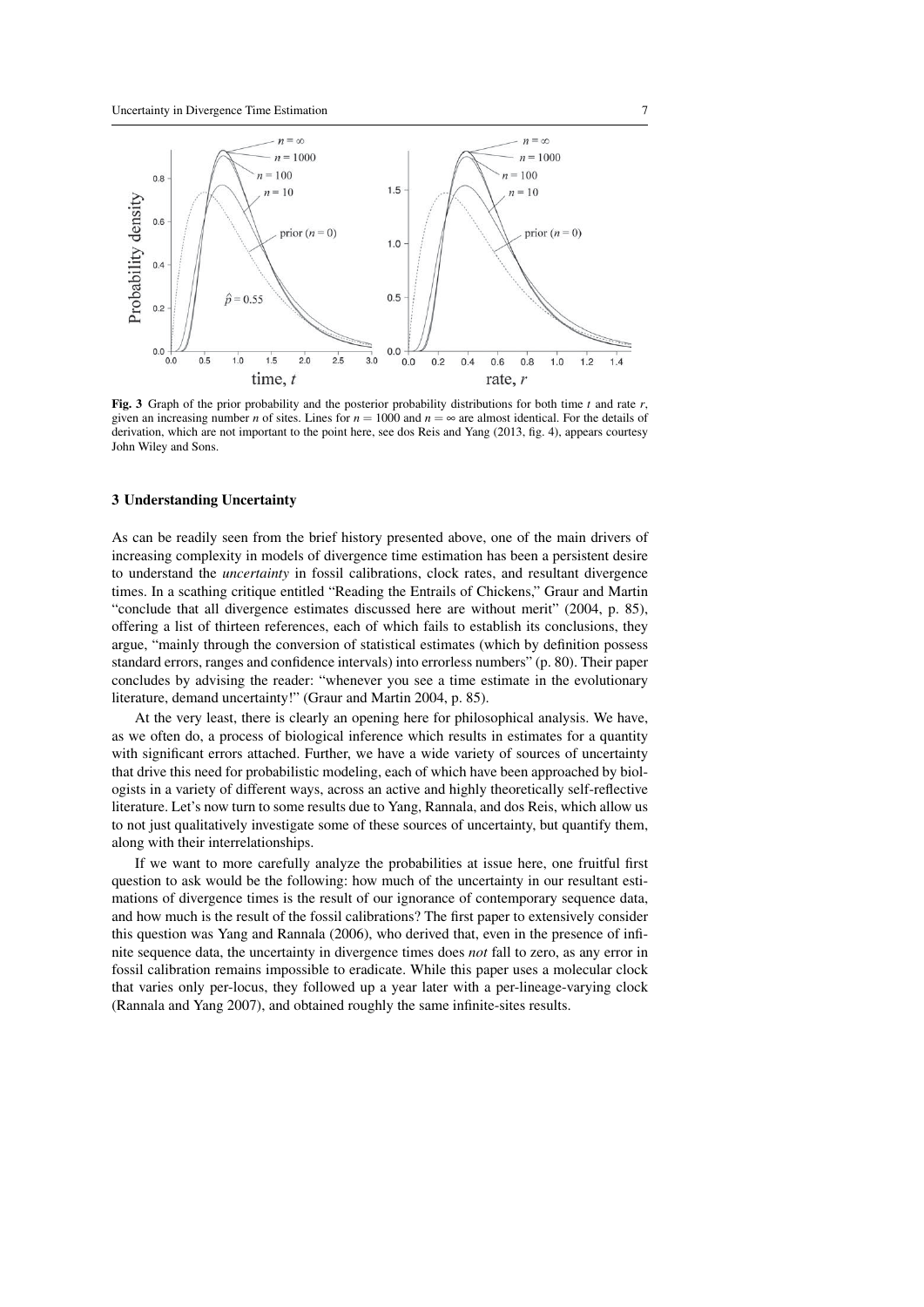More detail was then offered by dos Reis and Yang (2013), who were the first to investigate the approach to the infinite-sites limit. How, that is, would our estimates for divergence times change as we move from a small quantity of sequence data toward an infinite amount? They explored this both in the context of a single, correct fossil calibration (with uncertainty), and given multiple, possibly mutually inconsistent fossil calibrations.<sup>5</sup> The convergence, as it turns out, occurs quite quickly – the  $n = 100$  plot is very near the infinite-sites limit, and the  $n = 1000$  plot is indistinguishable from the infinite-sites plot. The plot converges not to a single point, but rather a somewhat more precise ridge. Their results may be seen in figure 3, which shows the approach to the case of infinite sites for  $n = 10$ , 100, and 1000.

The precise derivation of these graphs is not important for our purposes. Rather, let's consider what we might learn from the fact that this sort of analysis is possible here. The fact that the uncertainty in these models is ineliminable is, on the one hand, an unsurprising consequence of the nonidentifiability of rates and times. But to stop the analysis at this point significantly underplays the interesting nature of these results. Several points are worth examining in some detail.

First, because we have both the infinite-sites model and the approximations to it via finite data, we are, in essence, able to partition the uncertainty which appears in these divergence time estimates. The approach to the infinite-sites model is carried out by adding further contemporary sequence data. Whatever uncertainty is *eliminated* in the infinite-sites model, therefore, is straightforwardly a result of our ignorance of further sequence information. The remaining uncertainty, on the other hand (i.e., the failure of the  $n = \infty$  curves in figure 3 to collapse to single values), is a direct result of the historical inaccessibility of the evolutionary past and the intrinsic difficulties in accurately identifying and dating fossils, along with the effect of nonidentifiability.

As was discussed briefly above (see also Yang and Rannala 2006, p. 214), the process of accurately dating a fossil comes with a number of potential hazards. Simple experimental error may cause problems in radiometric dating or an incorrect geological assignment. More importantly, the relationship between a particular fossil and the clade under investigation may be difficult to discern. A fossil might lie on an extinct side branch, rather than being ancestral to the clade at issue, or it may be hard to determine whether a fossil in fact precedes a divergence. Lastly, it is likely that even if we were in possession of a complete and accurate catalog of the available fossil evidence, we would still face uncertainty arising from the epistemic inaccessibility of the deep evolutionary past.

We thus have, at the very least, the following sources of uncertainty at work in divergence time estimations: the lack of further contemporary sequence data, the various factors that lead to uncertainty in fossil priors, and the mathematical fact of nonidentifiability itself. While I want to reserve further discussion of this point for the next section (in the context of the interpretation of the probabilities that arise in this context), it is worth noting briefly now that these various sources of uncertainty are clearly not identical, and we thus have the opportunity to interpret each of them in different ways. In particular, the uncertainty arising from the fossil record is, I will argue, more than simply a source of subjective probabilities best described by a traditional ignorance interpretation.

Second, because the finite-data approach can give us an idea of how quickly the system approaches the infinite-data limit, this allows us, in effect, to determine the relative importance of each of these two types of uncertainty. The fact that adding further sequence

<sup>5</sup> Their model uses a per-locus-varying molecular clock, though, as they note, a relaxed-clock model is only likely to add further uncertainty.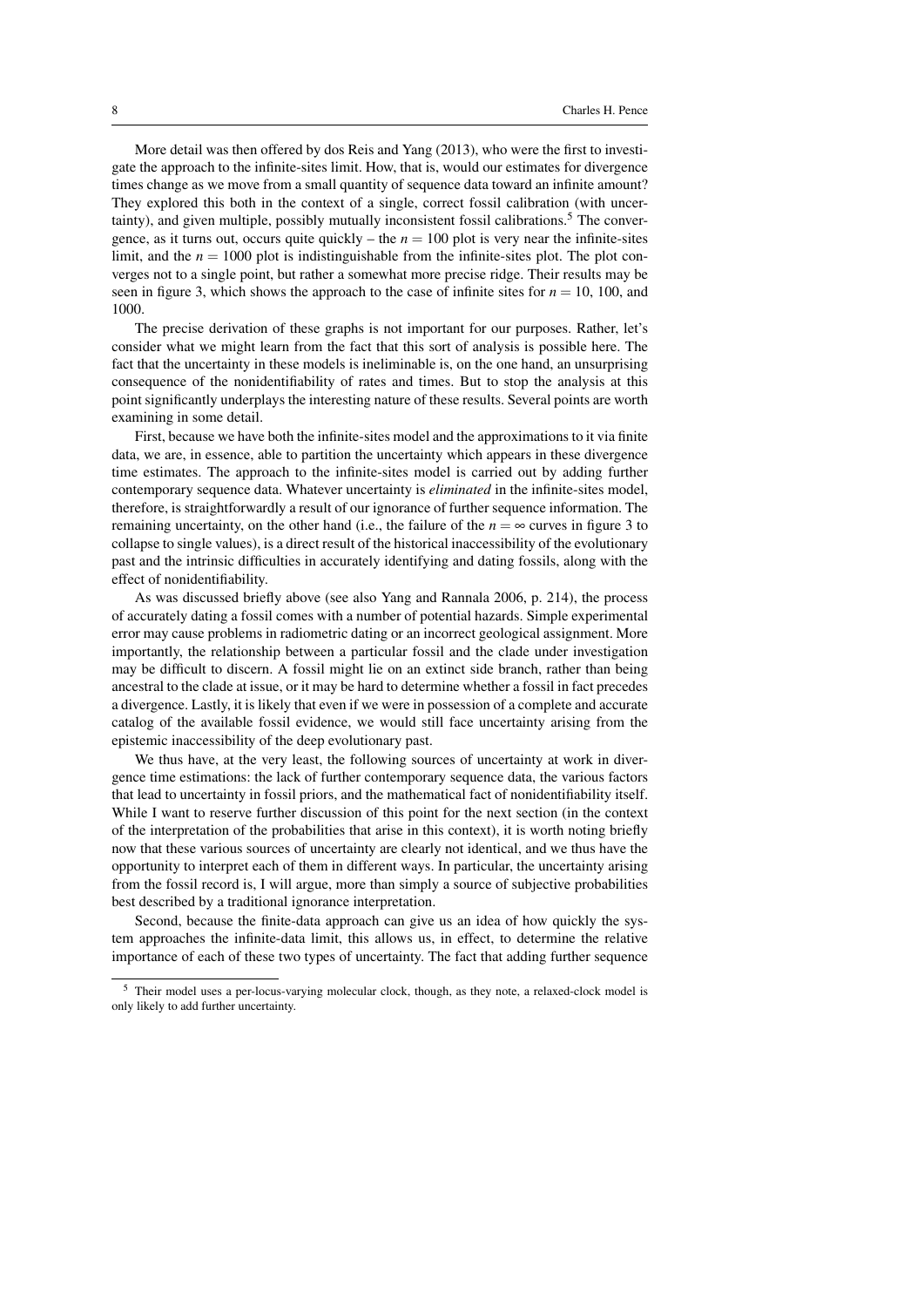data very rapidly converges upon the infinite-data limit indicates that any contemporary sequence uncertainty is, in general, dominated by the uncertainty in the fossil data. The extent to which this is true, in fact, has been surprising to practitioners. Mulcahy et al, for example, noted that there was only a minor difference between a divergence time estimate with 2 and 25 sites, which they referred to as "a somewhat disturbing result that should be investigated further" (2012, p. 989). There is an expectation among biologists, it seems, that the overall uncertainty would be more sensitive to the addition of contemporary sequence data than it in fact is.

Finally, it is worthy of note that – while the calculation for real cases of divergence times is exceptionally difficult – we can quantify precisely this partitioning by determining how much of the variance in the posterior distribution of divergence times arises from the lack of sequence data and how much arises from the fossil priors. Dos Reis and Yang estimate this value using a generalized Bayesian heuristic and predict that the proportion  $u_F$  of variance due to fossil calibration will equal the ratio of the squares of the confidence interval widths *w* for the infinite- and finite-sites models,  $u_F = w_{\infty}^2/w^2$ , and the proportion of variance due to sequence data will thus be  $u_s = 1 - w_{\infty}^2/w^2$ . While the details are not of vital importance here, the fact that the source of these probabilities can be not only conceptually and qualitatively but also quantitatively assessed is an exciting possibility for philosophical analysis.

#### 4 Model Uncertainties and Biological Probabilities

So much for the formal results concerning the sources of uncertainty in divergence-time models. It's now time to turn to the upshot of this debate for the philosophical analysis of the probabilities that occur in our resulting estimations of divergence times. Here, I think the lessons that divergence time estimation teaches us have an impact beyond our understanding of the particular model of dos Reis and Yang.

I should begin with an effort to clarify my terms, as the debate over the interpretation of probability (despite its age) has yet to settle on a common terminology. A view commonly found in the literature separates probabilities into exactly two categories, which I have been referring to as 'subjective' and 'objective' thus far. Subjective probabilities, then, are intended to quantify our uncertainty about a concrete fact in the world. Because they are linked to our uncertainty, they respond to the addition of further data about the phenomenon concerned. Objective probabilities, on the other hand, quantify probabilistic facts that are genuinely parts of the structure of the world. No amount of further data one might provide could, then, reduce their influence. On this common (perhaps cartoon) view, these two categories exhaust the space of probabilities. My goal in this section, then, is to argue for the claim that the case study of divergence time estimation can be added to the list of those which make trouble for this classic classification of probability.

As a starting point for making my case, consider a fairly common argument for the claim that the probabilities we find in evolutionary biology are, and must be, subjective. A number of authors, but perhaps most especially Alex Rosenberg (Rosenberg 1994; Graves et al 1999), have argued that all of the probabilities deployed by evolution are subjective, because "agents with our cognitive limitations and our interests can only use the theory for explanations and predictions by imposing [subjective] probabilities on them" (Graves et al 1999, p. 141). The biological world, the argument goes, is inescapably messy. Biological explanations must abstract away from this detail, "imposing" probabilities on various quantities in order to cover our ignorance of the fine details of the biological data (Matthen 2009).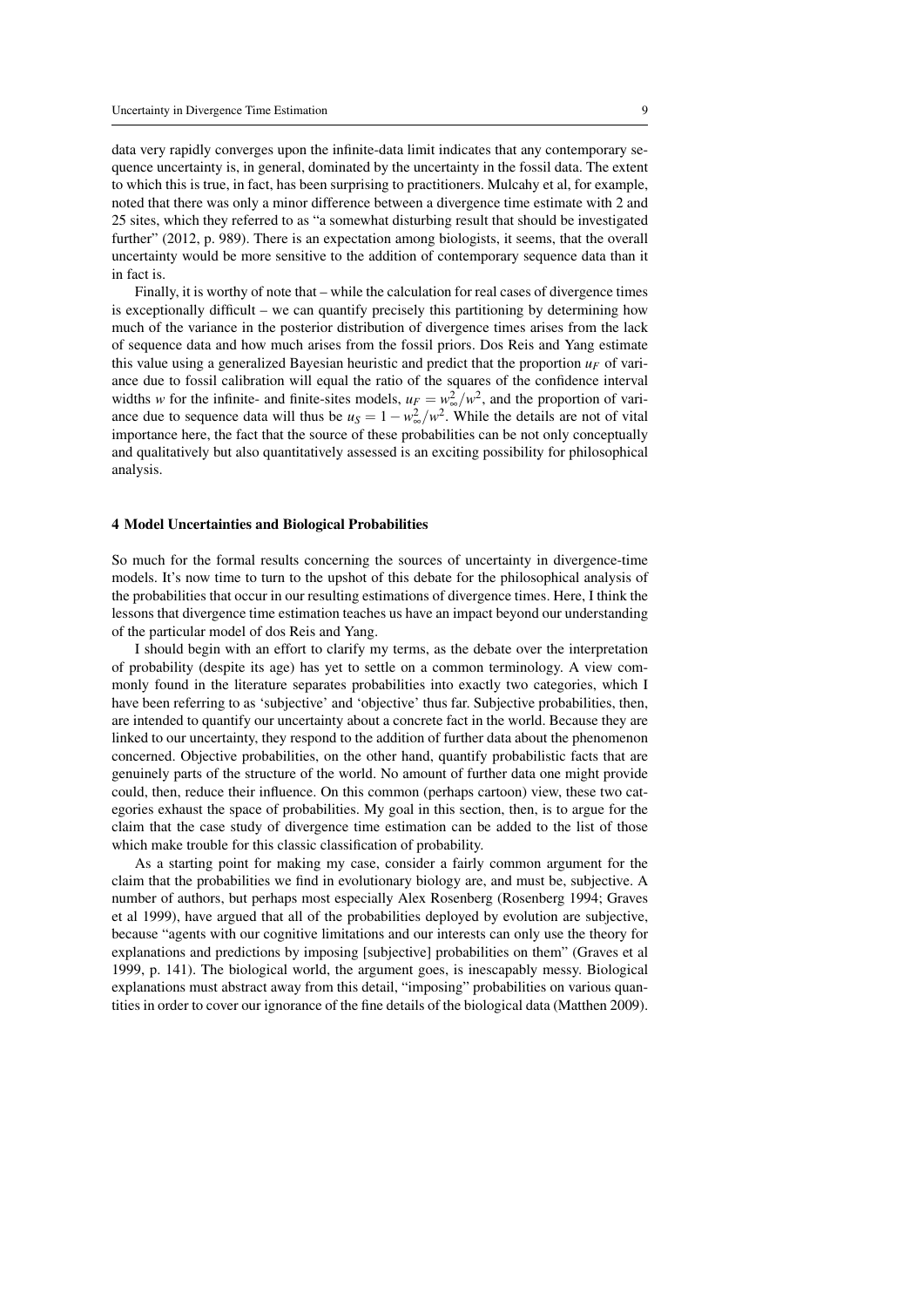As a result, we should by no means be surprised that probabilities feature in biological explanations. If they did not, there simply would *be no* biological explanations.

Without a doubt, some probabilities in biology are amenable to this sort of analysis. Consider, for example, large-scale modeling work in ecology, which aims to integrate data from a wide variety of sources to make generalized conclusions about real-world populations. Such models inevitably rely on precisely the sort of simplification-over-messiness that this argument invokes (Weisberg 2014). The kinds of causal interactions present in any real-world ecological system are quite probably permanently beyond our power to comprehend in anything like full detail. We have no choice, then, but to generalize away from them, summarizing them via a variety of probabilistic influences (likely rates of predation, expected carrying capacities, and so forth).

But should we accept the conclusion, as some have urged, that this is therefore the correct interpretation of *all* the probabilities in evolutionary theory? Divergence time estimation provides an impressive example of a case where finer-grained analysis offers fruitful results, results that would be missed by a univocal analysis of biological probability. As we saw above, precisely the advantage of this case is that we can readily analyze a variety of sources of uncertainty in the biological world which each have an effect on our final divergence time estimates. This analysis lets us extract (at least) two interesting morals.

First, whatever the merits in particular cases of an argument concerning abstraction in the face of biological messiness, appealing to any such argument in this case (and, by extension, as a general panacea for all biological probabilities) seems to be a mistake. We've seen here a vast amount of research on the various sources of uncertainty which have been elucidated by the biologists working in these cases, the tracking of those sources' respective impact on final estimates, and the relationship between the fossil-prior uncertainty and the addition of further contemporary sequence data as we move toward the infinite-sites limit. A view that looked solely toward abstraction would declare all of this work to be only of secondary importance, perhaps useful for a reconstruction of biological practice but not informative with regard to the status or nature of the probabilities themselves. I hope to have shown here that at least for this case, such a move both forecloses on much interesting reasoning to be done concerning the probabilities themselves, and does not align with the practice of the biologists concerned.

One might push the moral even more broadly. A general analysis of the notion of probability across evolutionary biology is doubtless a desirable philosophical result. But it seems as though it would be difficult to offer a single interpretation of probability that could encompass probabilities arising from sources as diverse as (i) ignorance of further contemporary sequence data, (ii) the mathematical constraint of nonidentifiability, and (iii) facts about the destructive nature of the process of fossilization in the evolutionary long term. The sophistication of biological modeling work here, and the corresponding breadth of philosophical interpretation available, seems to resist the imposition of a single interpretation of probability – and I suspect that this point will generalize to further areas of biological theory.

The second moral, then, brings us back to the main argument of the section. We can, I claim, also use this example to make trouble for the dichotomy between subjective and objective probability in the first place. As we saw above, these models of divergence time estimation have uncertainty which arises from at least three sources. The first is the lack of further data about contemporary sequences of extant organisms. This, it seems, is a very clear instance of subjective probability – sequence data serves as a source of uncertainty in our divergence time estimates only because we have failed to collect further sequence data.

The latter two sources of uncertainty, on the other hand, are more difficult to analyze. First, we have the uncertainty which arises from the (presumably fundamentally mathemat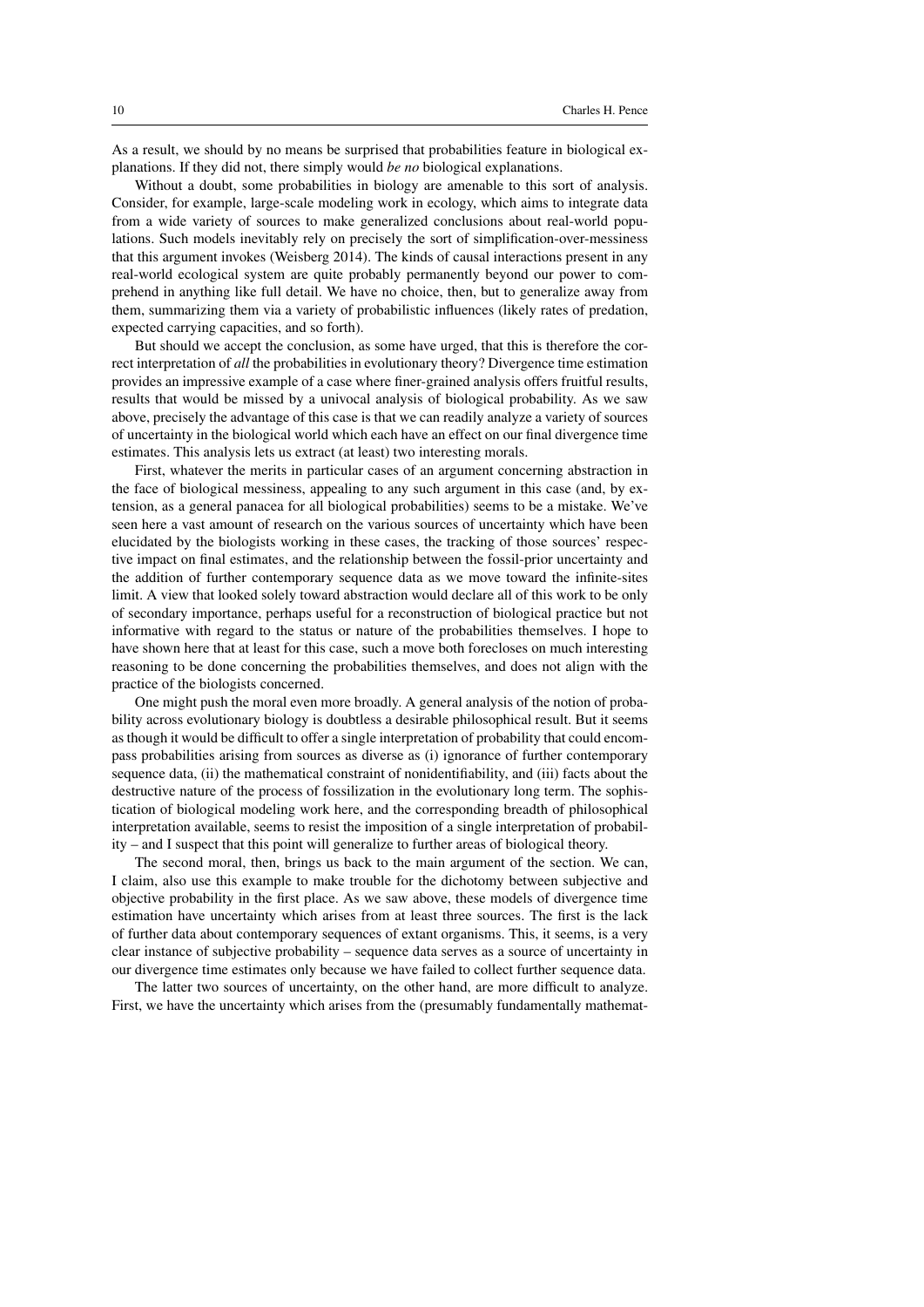ical) fact that the model is nonidentifiable. This appears to arise simply as a matter of the mathematical formalism which must be used to express models of divergence time, and we will return to it below. While I lack the space to fully pursue the parallel here, it may perhaps, in turn, be comparable to recent discussions of purely mathematical explanation in both evolutionary and non-evolutionary sciences (Sober 2011; Baker 2017). Second, we have the uncertainty which arises from the fossil priors, which in more complex models are expressed as probabilistic ranges rather than single points. Portions of this uncertainty, as described above, are certainly due to our ignorance. We will never have a complete catalog of all of the available fossil data relevant to a particular divergence, for instance – and the same holds for cases of experimental error.

But several of the other sources of uncertainty here seem different. There's nothing about us as subjective knowers that affects the process of fossilization itself, and factors of this very process give rise to several of the sources of uncertainty at issue here. As Derek Turner has influentially argued, not only do we deal with the consequences of the products of fossilization being destroyed over time, "our background theories [about the way fossilization works, e.g.] give us reason to believe that they have been destroyed" (Turner 2005, p. 216). That is, the objective way in which the various processes of fossil deposition (e.g., the fairly unusual conditions required for the successful production of a fossil), geologic change (e.g., the destruction of fossils by subduction at plate boundaries), etc. actually operate entail that the incompleteness of the fossil record and the destruction of fossils are objective features of the natural world.

When uncertainty in our divergence time estimates can be directly traced to these kinds of sources, we have an instance where, I claim, we are not quantifying the uncertainty of a particular knower in a particular context (or that of any particular epistemic community). They are thus not, on the cartoon view, obviously subjective probabilities. At the same time, it is not clear that they are, in a traditional sense, objective probabilities – which are most commonly associated with theories like quantum mechanics in which probabilistic structure is an irreducible feature of the world.

It might be objected here that I have misinterpreted the notion of subjective probability.<sup>6</sup> Surely, the objection goes, these probabilities are and could only be subjective. There is a concrete fact – the time at which a fossil was laid down – and we desire to know it. We could have known it, had we been present when the fossil was deposited, but we were not, and hence insofar as we need to reason about these matters probabilistically, we are doing so in the context of our ignorance of this fact. Quantifying ignorance, thus subjective probability.

I disagree. Probabilities are not free-floating features of the world (except perhaps in a metaphysically sensitive analysis of objective probabilities as they might arise in a domain like quantum mechanics). They arise, rather, within a particular theoretical context. We could, of course, have been present at the time of deposition of a fossil. Alternative humans with time-travel at their disposal would construct a very different theory of paleobiology, and the probabilities which appeared within it would need to be interpreted in a dramatically different manner. But as it sits, the probabilities that appear in divergence time estimates need to be interpreted as arising (at the very least) partly from features of the external world (like the processes of fossilization and the destructive forces that impinge on fossils), partly from our epistemic limitations (e.g., lack of time travel, which is not obviously a variety of "ignorance"), and partly from features of our theories about that external world. This last category might include features that pertain directly to our uncertainty concerning the data (e.g., lack of further sequence information), or features that are

<sup>6</sup> A reviewer has urged the point.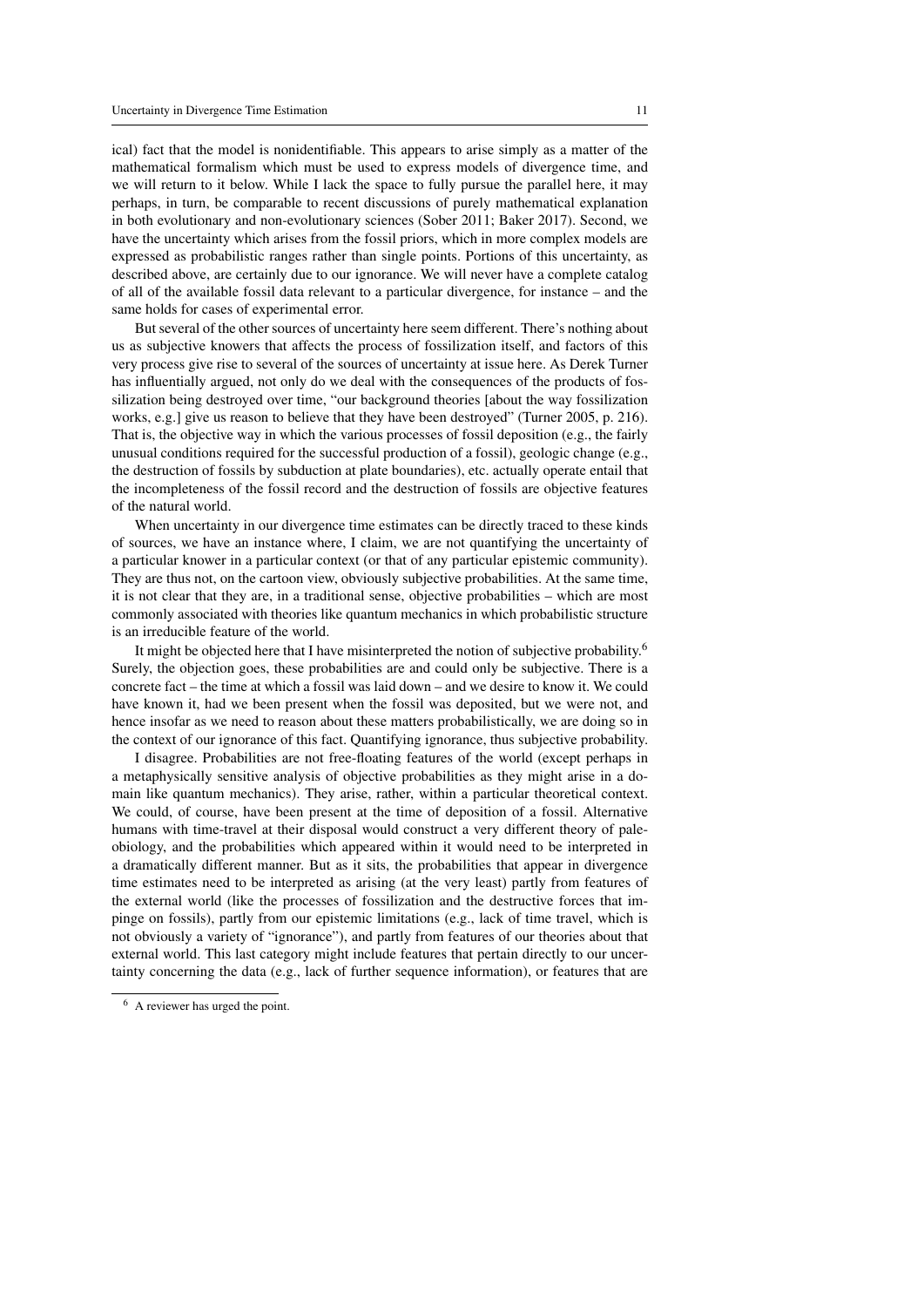more difficult to categorize (e.g., mathematical limitations that could, plausibly, be taken to apply to *any* theory that could be constructed in the domain at issue). In any event, if we wish to analyze probabilities within biology, we ought, as I hope to have done here, perform that analysis by analyzing, as directly as we can, the manner in which those theories do and must invoke those probabilities.

The correct analysis in our case, at least of the more complex sources of probability at work here, thus seems to land in a third category, between the classical notions of objective and subjective probability. There is, it seems, no reason to think that the processes of fossilization could not be represented in a deterministic way, or derived from a hypothesized deterministic fundamental physics – no quantum effects control whether or not a particular organism will become fossilized and preserved until the present day – but at the same time, it seems as though these probabilities simply are (and we have reason to believe would remain) features of our best theories of the relevant processes occurring in the world.

Comparison to probabilistic reasoning in other domains may be helpful to elucidate the sense of probability that I am claiming applies in this case. Consider the discussion of roulette wheels in Abrams (2012b). Even in a world where the underlying microphysics are entirely deterministic, there remains a sense in which the fact that there is a 50-percent chance that a spin of the roulette wheel turns up red is a true, objective fact about the world. There are a variety of ways in which to cash this out – Abrams's own involves describing features of the causal mapping between "input" microstates and "output" states of the wheel as a whole, and Strevens (2011) offers a different but similarly inspired reconstruction. The overall intuition, however, remains constant: these probabilities are genuine features of the world *even though* they are in fact instances of underlying deterministic causal pathways.

Notably, this is far from the only place in which this class of probability has been noted in the life sciences. Millstein (2003) considers the interplay across evolutionary theory between what she terms "deterministic" and "indeterministic" notions of probability (both being "objective," at least in the sense of existing independently of human knowers), and similar moves are made by Abrams (2012a) and Strevens (2016) in the cases of fitness and genetic drift, respectively.

But in many cases, we are still are not given by these authors the kinds of tools needed to analyze the uncertainty in the fossil case. For example, Millstein concludes that the primary interpretation of probabilities in evolution is likely to be population-level propensities (2003, pp. 1326–1327), and Abrams and Strevens both push for their particular formulations of mechanistic probability, which produce objective, reliable probabilities in certain kinds of highly structured deterministic causal systems (Abrams 2012b). Both these general accounts seem inapplicable to our case here – Millstein's applies only to evolving populations, and the work of Abrams and Strevens requires analysis of certain kinds of recurring features in the causal structures of the probabilistic system that seems to be impossible given the complex interplay involved in the process of fossilization. This is, of course, no indictment against any of the work accomplished by these authors – rather, their focus lies elsewhere, often on the probabilities that arise in fitness, natural selection, and genetic drift.

An example of the sort of more detailed meta-level framework that I claim would yield more fruitful analyses in the case of divergence time estimation models may be found in an entirely different area of the philosophy of science. In discussing the question of observational equivalence between deterministic and stochastic models in the philosophy of physics, Werndl (2013) has noted that we must be cautious in specifying the kinds of observations that we take to be relevant to a decision about a stochastic model. Translating her examples into our context, when we discuss the sources of uncertainty which cause that model to be probabilistic, we might be considering (1) uncertainty which arises with respect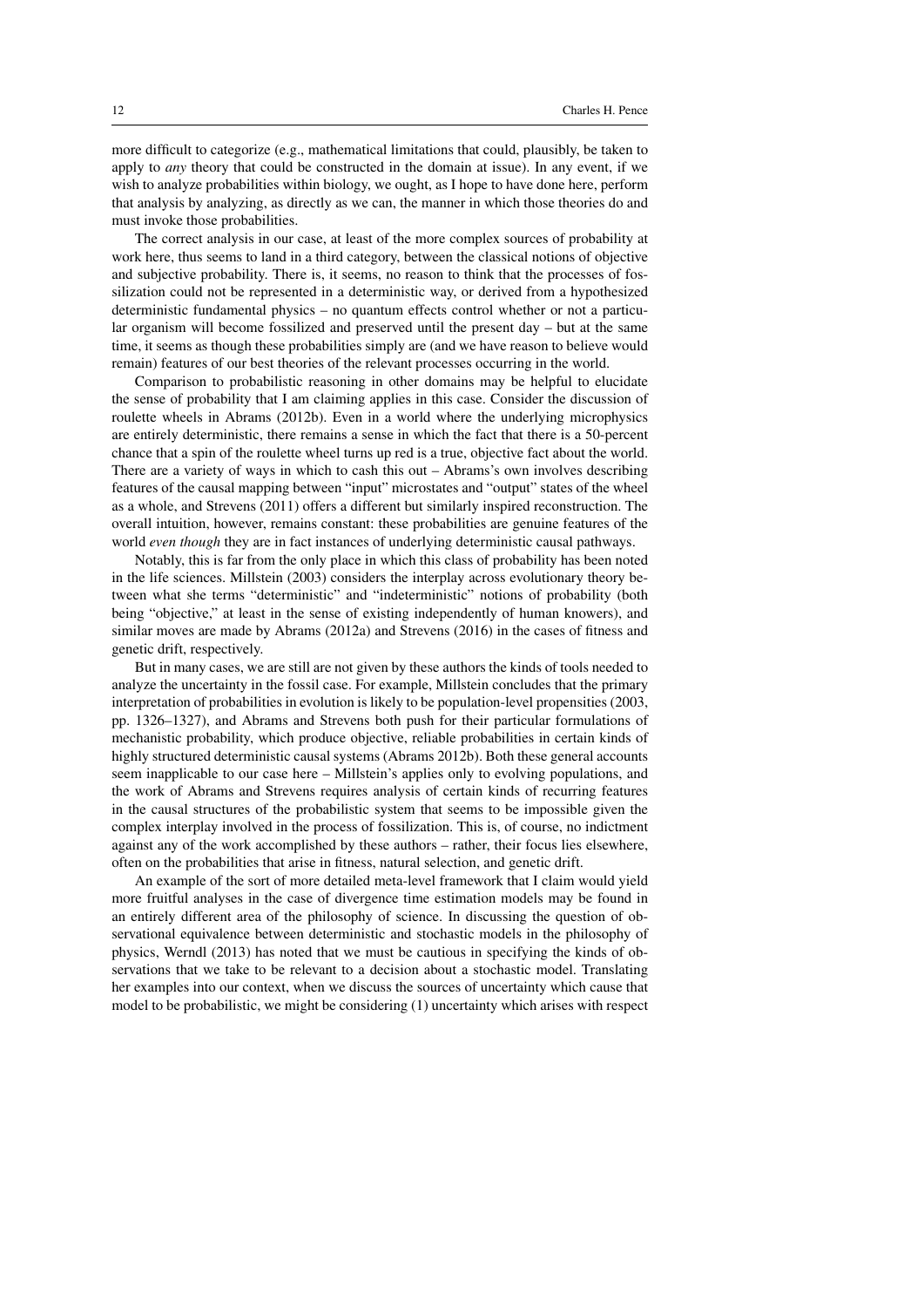to the *actually observed* data, (2) uncertainty with respect to "*currently possible observations*, i.e., currently possible observations given the available technology," (3) with respect to "*observations which are possible in principle where there are limits, in principle, on observational accuracy*," or (4) with respect to "*observations which are possible in principle where there are no limits, in principle, on observational accuracy*. (Here, although observation can never be made with infinite precision, observations which are possible in principle allow the researcher to come arbitrarily close to these infinitely precise values)" (Werndl 2013, p. 2253). As she notes, for researchers in practice, the type of uncertainty relevant for model-selection choice is (1), but if our goal is to analyze the uncertainty within these models, such uncertainty might well fall into any one of these four classes – while the standard "subjective/objective" distinction usually considers only one of these levels.<sup>7</sup>

Even Werndl's analysis, though, doesn't seem to quite fit the distinction between sequence data and fossil data being drawn in the divergence time case. Werndl is right to draw our attention to the limits on observations which give rise to the stochasticity present in our models, but it's not clear that limits *on accuracy* are the ones relevant here.<sup>8</sup> Her analysis does seem to draw our focus to the right features of the biological model: the differing ways in which uncertainty is generated by sequence data (resource limitations, experimental error, etc.) and fossil data (resources limitations as well, but also facts about the fossilization process, not least among them the epistemic inaccessibility of evolutionary deep time), and how that uncertainty is combined in the derivation of divergence times.

In that light, then, we could read these sources of uncertainty in at least three different ways, each with their own attendant in-practice and in-principle limitations, and each deserving of a separate variety of analysis. The lack of contemporary sequence data arises thanks to experimental error and contemporary resource limitations, but is a circumstance in which complete data (or, at least, given the speed of the approach to the infinite-sites limit, what *amounts to* complete data) is available – something like case (4) in Werndl's taxonomy. Fossil uncertainty certainly arises, in part, from the same sources. But the fact that objective features of the process of fossilization play a role here seems to move us toward Werndl's class (3), where while some further observations are possible, there are in-principle limits, here deriving from features of the processes of fossilization. Finally, we have the peculiar case of the nonidentifiability of rate and time, which, as noted above, only appear multiplied together in models for divergence time. What makes this an interesting aspect of divergencetime models is that, while it does not introduce any "real-world" uncertainty into divergence time estimates (i.e., it is not as though the fact that rate and time only appear multiplexed that prevents us from gathering more empirical data), it nevertheless remains responsible for setting an absolute limit on our ability to accurately estimate divergence times. This seems to give rise to a sort of probability that does not cleanly fit into Werndl's taxonomy, necessitating the addition of  $(5^*)$  uncertainty which enters into our measurements of a quantity as a feature of the models for estimating that quantity, and is not eliminable in principle.<sup>9</sup>

 $<sup>7</sup>$  Which one will often depend on the kind of analysis and the theory being considered. For instance,</sup> analyses of quantum mechanics tend to focus on (4), as QM offers us strict limits on what can be observed in principle (Earman 2007). In evolutionary biology, the focus of philosophers of biology on practical considerations tends to shift the analysis to (2), though some work (such as that on the empirical methods of measuring natural selection found in Endler 1986) focuses on instances of (1).

<sup>&</sup>lt;sup>8</sup> To be clear, this is not a criticism of Werndl, for whom measure-theoretic models of particle location are the central example, and hence limits on accuracy are precisely the relevant focus of her work.

<sup>&</sup>lt;sup>9</sup> Symmetry would argue for the introduction of  $(6<sup>*</sup>)$  uncertainty which enters into our measurements of a quantity as a feature of the models for estimating that quantity, which would be eliminable in principle (i.e., would disappear given the use of more sophisticated models). No (6<sup>\*</sup>)-type uncertainty seems to me to be present in the case study here, as it seems impossible to construct an identifiable model for divergence time.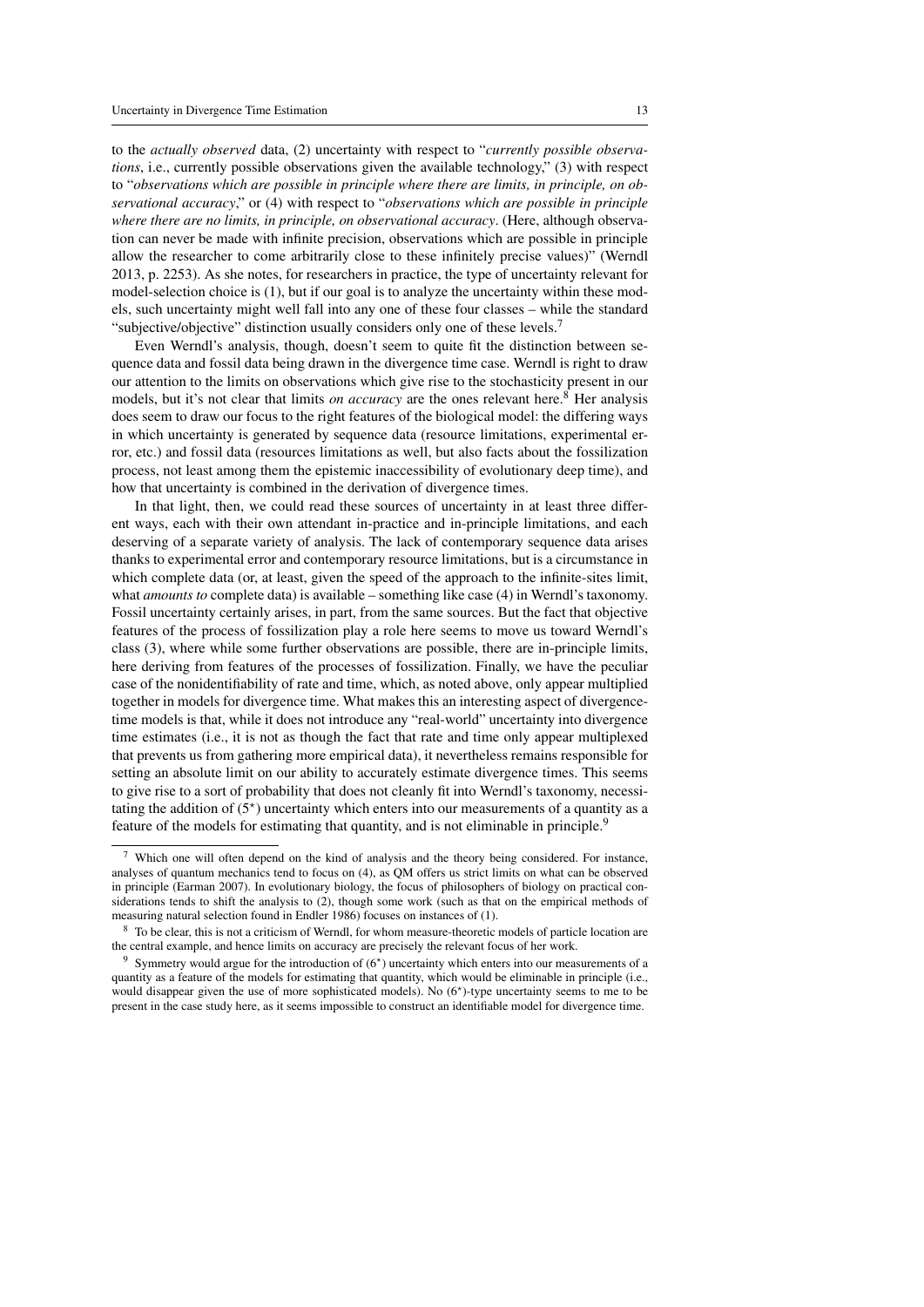While it is difficult to pursue the precise details of a taxonomy such as this on the basis of a single case study, the broader point remains, I hope, clear: examples such as these are well served by a significantly more detailed analysis of how such probabilities arise within particular, real-world biological models, transcending the basic subjective/objective distinction. Even better if, as in this case, these uncertainties have empirical upshot and can be explored quantitatively. I want to conclude by considering how these broader lessons might be applied in examples beyond the one I have described here.

#### 5 A Way Forward

As I noted in the introduction, discussions of probability in evolutionary theory have frequently focused on extremely generalized cases – such as the broad interpretation of probabilities as they occur throughout fitness, natural selection, and genetic drift – and, as a result, required equally general philosophical analysis. I should make it clear that such analysis is important, and I have written on these topics myself (Pence and Ramsey 2013; Pence 2017). But the persistent intractability of these debates should give us pause, and cause to reevaluate our approach. The causalist-statisticalist debate, for instance, has continued for fifteen years (Matthen and Ariew 2002; Walsh et al 2002), and shows no signs of abating (Otsuka 2016; Walsh et al 2017).

I would suggest that one way, at least, to move forward on these debates is exemplified here. Many biological models are probabilistic, and for many, this is due to the need to quantitatively track uncertainties arising from the vicissitudes of data collection. This means that there is a (broadly untapped) collection of empirical work which is directly relevant to our understanding of the interpretation of these probabilities. Such an approach has several benefits. The presence of active modeling work often means, as in the example here, that we can manipulate model parameters with the goal of seeing the interaction between various sources of model uncertainty. The topic also garners significant interest from practicing biologists, making active dialogue with scientists more likely and more fruitful.<sup>10</sup>

As I have argued here, one impact of such an expansion of scope in our analysis of probabilities in evolution is likely to be the progressive realization that our analytical frameworks for understanding probability (often bequeathed to us via discussions of determinism and indeterminism in classical and quantum physics over the first part of the twentieth century) are inadequate to the task of clearly describing the work of biologists in these arenas. Philosophers of biology, given the robust use of probability in the variety of stochastic modeling contexts that biology provides us, may be uniquely positioned to advance research on the interpretation of probability in this way.<sup>11</sup>

And while I do not claim to have definitively argued for the superiority of a taxonomy like Werndl's (as expanded) from only one example, such a taxonomy does have a number of very significant advantages for the analysis of biological models. Focusing our work on the sources of uncertainty and the ways in which these translate into stochastic or probabilistic models has both allowed for maximal engagement with the work of biologists, as well as drawn our attention not to the abstract causal structure of the model, but rather to the precise relationship between the various pieces of data utilized by the model and the conclusions drawn from them – the relationship between statistical theory and world. It is my hope

 $10$  And not just biologists, either – see, for example, the robust literature on the tracking and management of uncertainty in climate science (e.g., Foley 2010).

<sup>&</sup>lt;sup>11</sup> The already much-mentioned work of authors like Strevens and Abrams on the role of mechanistic probability provides one excellent example of this (Strevens 2011, 2013, 2016; Abrams 2012a,b, 2015).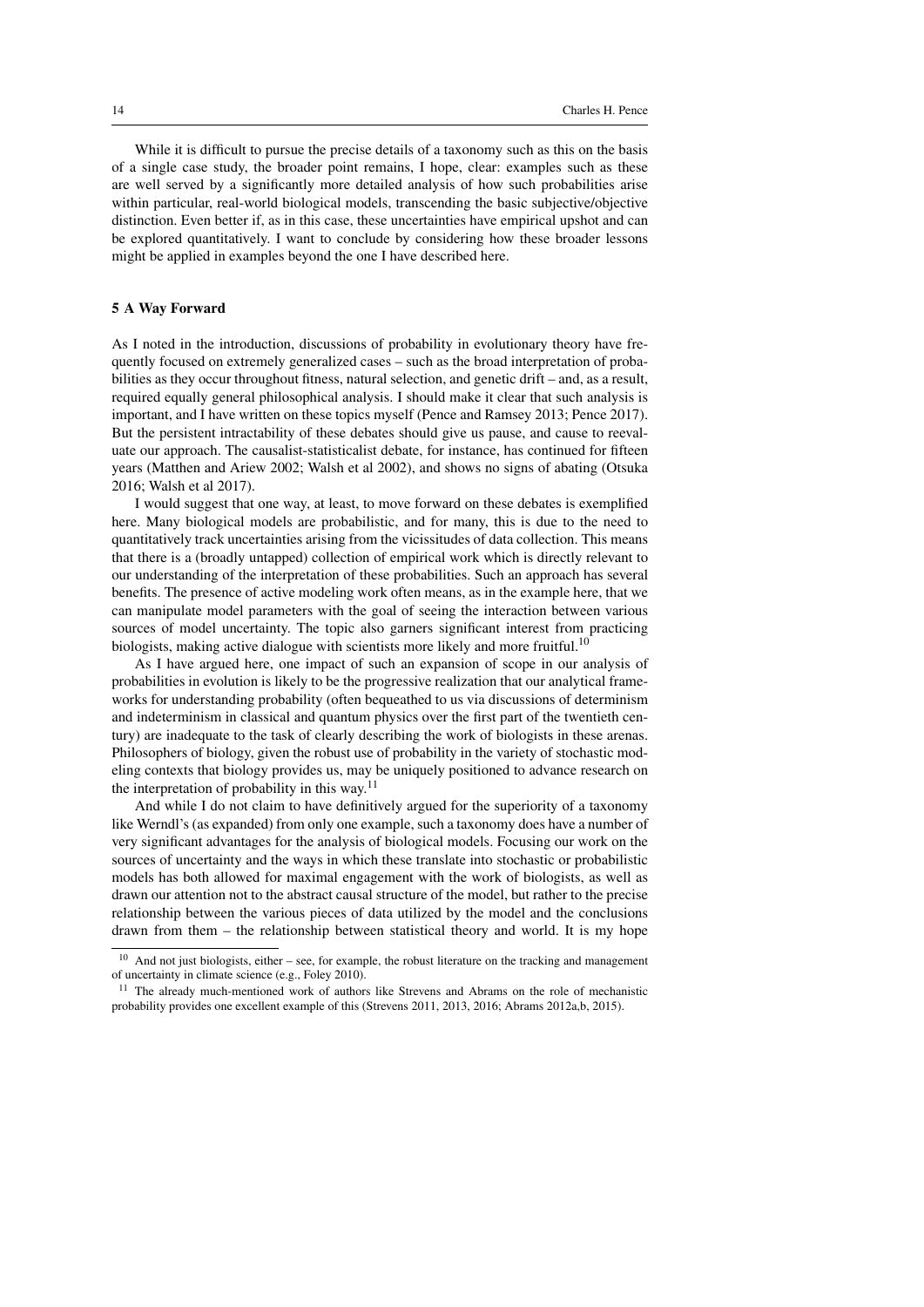that redirecting our work in this way could offer us true progress on our understanding of probabilities in evolutionary biology.

Acknowledgements My sincere thanks to two anonymous reviewers for this journal, who very dramatically improved this paper (and caught a few serious errors!). For comments on a very early version of this project, thanks to an audience at the Models and Simulations 6 conference, at the University of Notre Dame. Many thanks also to Mario dos Reis for the initial inspiration behind the project, which was born at NESCent – still inspiring interdisciplinary work years after its unfortunate closure.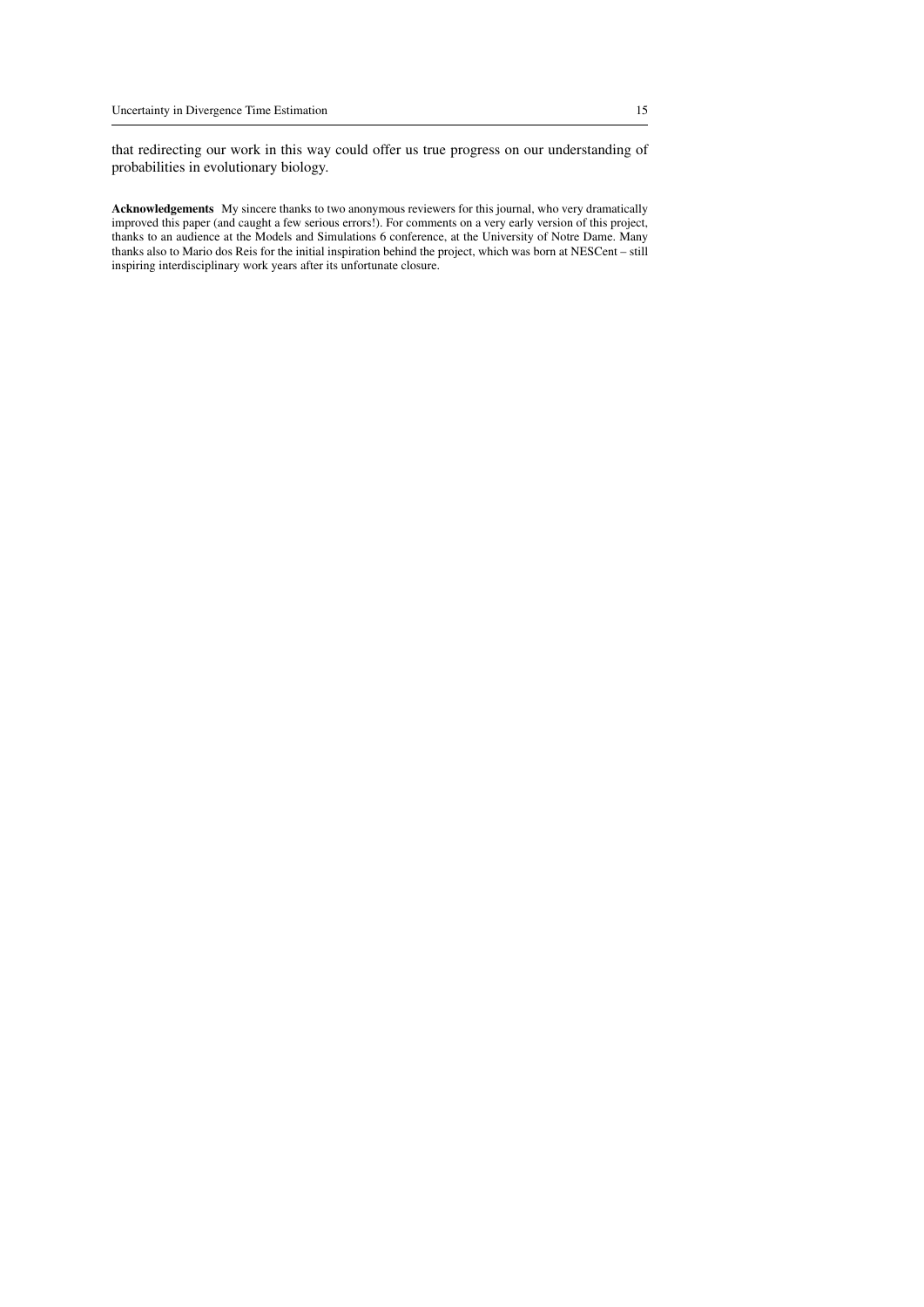#### References

- Abrams M (2009) What determines biological fitness? The problem of the reference environment. Synthese 166(1):21–40
- Abrams M (2012a) Measured, modeled, and causal conceptions of fitness. Frontiers in Genetics 3:196
- Abrams M (2012b) Mechanistic probability. Synthese 187(2):343–375
- Abrams M (2015) Probability and manipulation: Evolution and simulation in applied population genetics. Erkenntnis 80(S3):519–549
- Ariew A, Lewontin RC (2004) The confusions of fitness. British Journal for the Philosophy of Science 55(2):347–363

Baker A (2017) Mathematical spandrels. Australasian Journal of Philosophy pp 1–15

- Beatty JH, Desjardins EC (2009) Natural selection and history. Biology & Philosophy 24(2):231–246
- Benton MJ, Donoghue PCJ, Asher RJ (2009) Calibrating and constraining molecular clocks. In: Hedges SB, Kumar S (eds) The Timetree of Life, Oxford University Press, Oxford, pp 35–86

Brandon RN (1990) Adaptation and Environment. Princeton University Press, Princeton, NJ

- Brandon RN, Ramsey G (2007) What's wrong with the emergentist statistical interpretation of natural selection and random drift? In: Hull DL, Ruse M (eds) The Cambridge Companion to the Philosophy of Biology, Cambridge University Press, Cambridge, pp 66–84
- Desjardins E (2011) Reflections on path dependence and irreversibility: Lessons from evolutionary biology. Philosophy of Science 78(5):724–738
- Desjardins E (2016) Contingent evolution: Not by chance alone. In: Ramsey G, Pence CH (eds) Chance in Evolution, University of Chicago Press, Chicago, pp 223–243
- dos Reis M, Yang Z (2013) The unbearable uncertainty of Bayesian divergence time estimation. Journal of Systematics and Evolution 51(1):30–43
- Drouet I, Merlin F (2013) The propensity interpretation of fitness and the propensity interpretation of probability
- Drummond AJ, Ho SYW, Phillips MJ, Rambaut A (2006) Relaxed phylogenetics and dating with confidence. PLoS Biology 4(5):e88
- Earman J (2007) Aspects of determinism in modern physics. In: Butterfield J, Earman J (eds) Handbook of the Philosophy of Science: Philosophy of Physics, North-Holland, Amsterdam, pp 1369–1434

Endler JA (1986) Natural Selection in the Wild. Princeton University Press, Princeton, NJ

- Felsenstein J (2004) Inferring Phylogenies. Sinauer Associates, Sunderland, MA
- Foley A (2010) Uncertainty in regional climate modelling: A review. Progress in Physical Geography 34(5):647–670
- Gillespie JH (1984) Molecular evolution over the mutational landscape. Evolution 38(5):1116–1129
- Gillespie JH (1991) The Causes of Molecular Evolution. Oxford University Press, Oxford
- Graur D, Martin W (2004) Reading the entrails of chickens: Molecular timescales of evolution and the illusion of precision. Trends in Genetics 20(2):80–86
- Graves L, Horan BL, Rosenberg A (1999) Is indeterminism the source of the statistical character of evolutionary theory? Philosophy of Science 66(1):140–157
- Halpern AL, Bruno WJ (1998) Evolutionary distances for protein-coding sequences: Modeling site- specific residue frequencies. Molecular Biology and Evolution 15(7):910–917
- Hasegawa M, Kishino H, Yano Ta (1985) Dating of the human-ape splitting by a molecular clock of mitochondrial DNA. Journal of Molecular Evolution 22(2):160–174
- Jukes TH, Cantor CR (1969) Evolution of protein molecules. In: Munro HN (ed) Mammalian Protein Metabolism, vol 3, Academic Press, New York, pp 21–132
- Lenormand T, Roze D, Rousset F (2009) Stochasticity in evolution. Trends in Ecology & Evolution 24(3):157–165
- Lepage T, Bryant D, Philippe H, Lartillot N (2007) A general comparison of relaxed molecular clock models. Molecular Biology and Evolution 24(12):2669–2680
- Linder M, Britton T, Sennblad B (2011) Evaluation of Bayesian models of substitution rate evolution—parental guidance versus mutual independence. Systematic Biology 60(3):329–342
- Matthen M (2009) Drift and "statistically abstractive explanation". Philosophy of Science 76(4):464–487
- Matthen M, Ariew A (2002) Two ways of thinking about fitness and natural selection. Journal of Philosophy 99(2):55–83
- Merlin F (2010) Evolutionary chance mutation: A defense of the Modern Synthesis' consensus view. Philosophy and Theory in Biology 2:e103
- Merlin F (2016) Weak randomness at the origin of biological variation: The case of genetic mutations. In: Ramsey G, Pence CH (eds) Chance in Evolution, University of Chicago Press, Chicago, pp 176–195